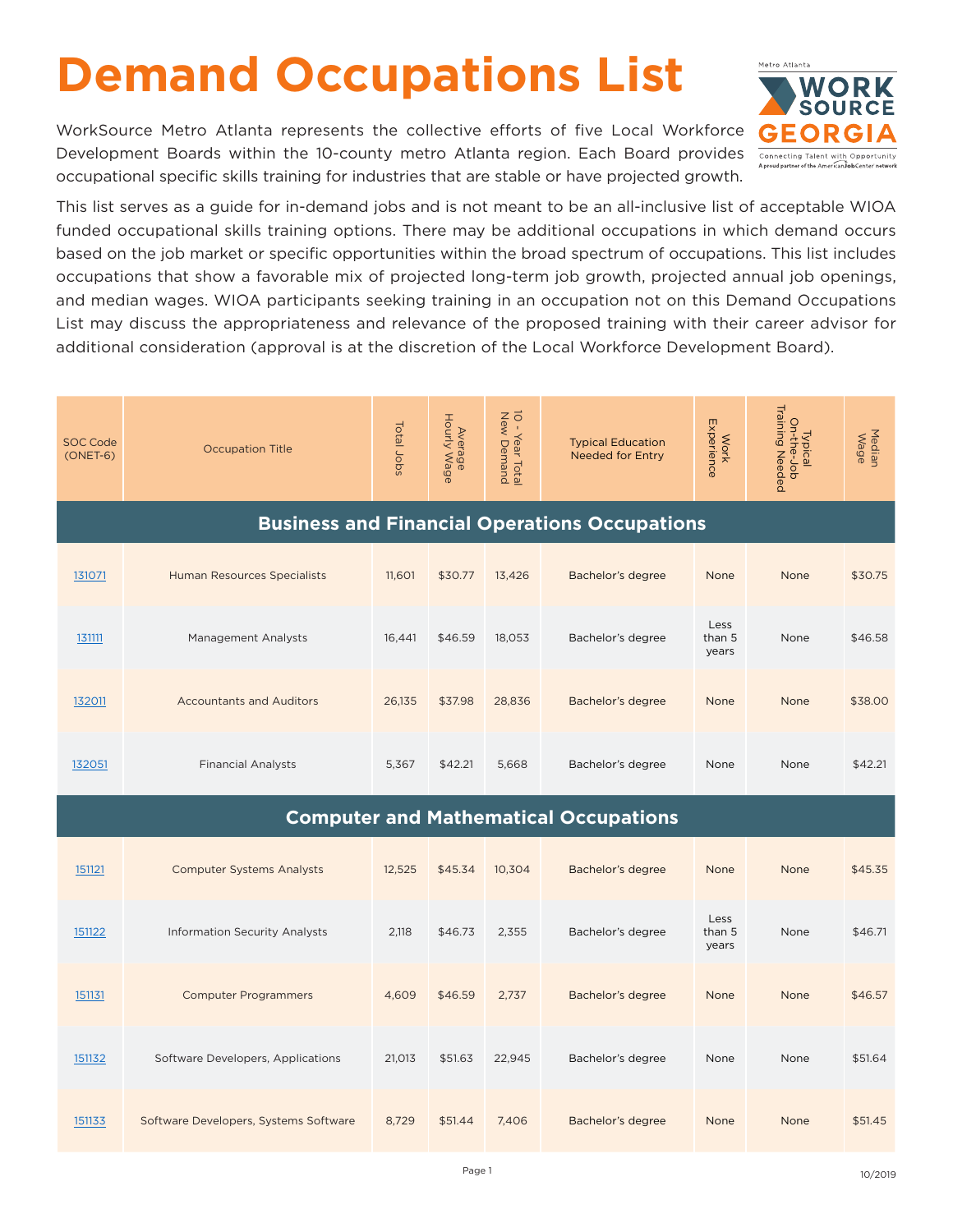| <b>SOC Code</b><br>$(ONET-6)$                               | <b>Occupation Title</b>                                                     | Total Jobs | Average<br>Hourly Wage | 10 - Year<br>Total New<br>Demand | <b>Typical Education</b><br><b>Needed for Entry</b>  | Work<br>Experience    | Typical<br>On-the-Job<br>Training<br>Needed | Median<br>Wage |  |
|-------------------------------------------------------------|-----------------------------------------------------------------------------|------------|------------------------|----------------------------------|------------------------------------------------------|-----------------------|---------------------------------------------|----------------|--|
| <b>Computer and Mathematical Occupations continued</b>      |                                                                             |            |                        |                                  |                                                      |                       |                                             |                |  |
| 151134                                                      | Web Developers                                                              | 2,548      | \$39.42                | 2,381                            | Associate's degree                                   | None                  | None                                        | \$39.40        |  |
| 151141                                                      | <b>Database Administrators</b>                                              | 2,520      | \$46.73                | 2,095                            | Bachelor's degree                                    | None                  | None                                        | \$46.73        |  |
| 151142                                                      | Network and Computer Systems Adminis-<br>trators                            | 6,887      | \$43.80                | 5,192                            | Bachelor's degree                                    | None                  | None                                        | \$43.79        |  |
| 151143                                                      | <b>Computer Network Architects</b>                                          | 3,644      | \$56.20                | 2,760                            | Bachelor's degree                                    | 5 years<br>or<br>more | None                                        | \$56.21        |  |
| 151151                                                      | <b>Computer User Support Specialists</b>                                    | 13,890     | \$26.54                | 13,007                           | Some college, no degree                              | None                  | None                                        | \$26.55        |  |
| 151152                                                      | <b>Computer Network Support Specialists</b>                                 | 4,359      | \$34.86                | 3,742                            | Associate's degree                                   | None                  | None                                        | \$34.85        |  |
| 271024                                                      | <b>Graphic Designers</b>                                                    | 5,324      | \$27.84                | 5,678                            | Bachelor's degree                                    | None                  | None                                        | \$27.86        |  |
|                                                             |                                                                             |            |                        |                                  | <b>Education, Training &amp; Library Occupations</b> |                       |                                             |                |  |
| 252011                                                      | Preschool Teachers,<br><b>Except Special Education</b>                      | 9,126      | \$14.90                | 10,862                           | Associate's degree                                   | None                  | None                                        | \$14.92        |  |
| 252021                                                      | Elementary School Teachers,<br><b>Except Special Education</b>              | 22,305     | \$28.08                | 19,204                           | Bachelor's degree                                    | None                  | None                                        | \$28.10        |  |
| 252031                                                      | Secondary School Teachers, Except Special<br>and Career/Technical Education | 13,832     | \$28.89                | 11,641                           | Bachelor's degree                                    | None                  | None                                        | \$28.89        |  |
| <b>Healthcare Practitioners &amp; Technical Occupations</b> |                                                                             |            |                        |                                  |                                                      |                       |                                             |                |  |
| 291141                                                      | <b>Registered Nurses</b>                                                    | 37,807     | \$35.82                | 28,365                           | Bachelor's degree                                    | None                  | None                                        | \$35.84        |  |
| 292021                                                      | Dental Hygienists                                                           | 3,680      | \$32.79                | 3,299                            | Associate's degree                                   | None                  | None                                        | \$32.78        |  |
| 292034                                                      | Radiologic Technologists                                                    | 3,037      | \$29.38                | 2,195                            | Associate's degree                                   | None                  | None                                        | \$29.39        |  |
| 292041                                                      | <b>Emergency Medical</b><br><b>Technicians and Paramedics</b>               | 3,897      | \$17.93                | 3,256                            | Postsecondary<br>nondegree award                     | None                  | None                                        | \$17.92        |  |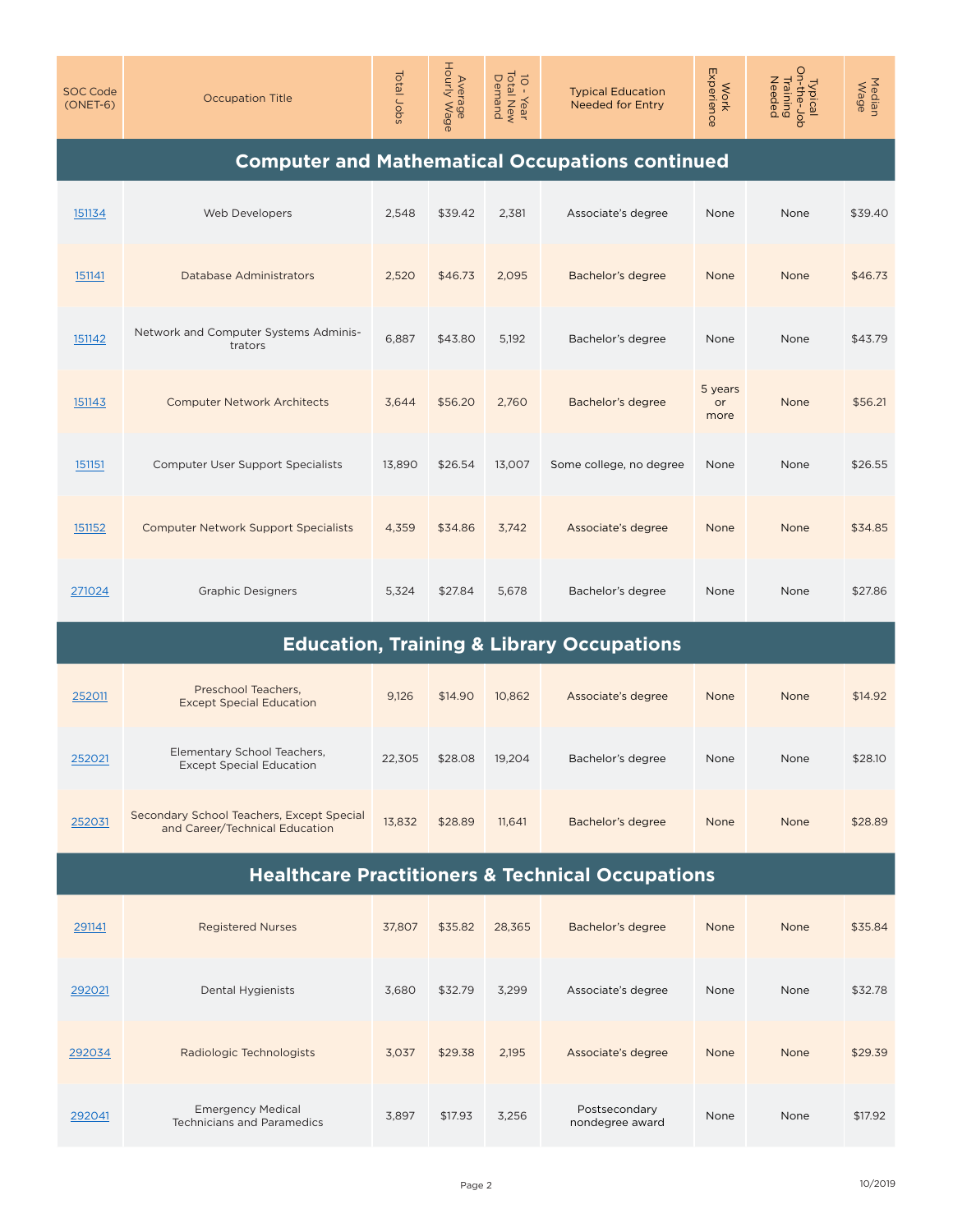| <b>SOC Code</b><br>$(ONET-6)$                                         | <b>Occupation Title</b>                                                            | Total Jobs | Average<br>Hourly Wage     | 10 - Year<br>Total New<br>Demand | <b>Typical Education</b><br><b>Needed for Entry</b>    | Experience<br><b>Work</b> | Typical<br>On-the-Job<br>Training<br>Needed | Median<br>Wage |  |  |
|-----------------------------------------------------------------------|------------------------------------------------------------------------------------|------------|----------------------------|----------------------------------|--------------------------------------------------------|---------------------------|---------------------------------------------|----------------|--|--|
| <b>Healthcare Practitioners &amp; Technical Occupations continued</b> |                                                                                    |            |                            |                                  |                                                        |                           |                                             |                |  |  |
| 292052                                                                | <b>Pharmacy Technicians</b>                                                        | 5,375      | \$15.43                    | 5,289                            | High school diploma or<br>equivalent                   | None                      | Moderate-<br>term on-the-<br>job training   | \$15.44        |  |  |
| 292061                                                                | <b>Licensed Practical and</b><br><b>Licensed Vocational Nurses</b>                 | 10,109     | \$21.63                    | 9,406                            | Postsecondary<br>nondegree award                       | None                      | None                                        | \$21.62        |  |  |
| 292071                                                                | <b>Medical Records and</b><br><b>Health Information Technicians</b>                | 3,261      | \$20.00                    | 2,722                            | Postsecondary<br>nondegree award                       | None                      | None                                        | \$20.01        |  |  |
| <b>Healthcare Support Occupations</b>                                 |                                                                                    |            |                            |                                  |                                                        |                           |                                             |                |  |  |
| 311014                                                                | <b>Nursing Assistants</b>                                                          | 15,962     | \$13.65                    | 21,731                           | Postsecondary<br>nondegree award                       | None                      | None                                        | \$13.64        |  |  |
| 319091                                                                | <b>Dental Assistants</b>                                                           | 5,141      | \$18.56                    | 7,463                            | Postsecondary<br>nondegree award                       | None                      | None                                        | \$18.55        |  |  |
| 319092                                                                | <b>Medical Assistants</b>                                                          | 11,976     | \$16.39                    | 18,495                           | Postsecondary<br>nondegree award                       | None                      | None                                        | \$16.39        |  |  |
| 319097                                                                | Phlebotomists                                                                      | 2,196      | \$16.44                    | 3,142                            | Postsecondary<br>nondegree award                       | None                      | None                                        | \$16.44        |  |  |
|                                                                       |                                                                                    |            | <b>Protective Services</b> |                                  |                                                        |                           |                                             |                |  |  |
| 339032                                                                | <b>Security Guards</b>                                                             | 20,491     | \$13.94                    | 31,026                           | High school<br>diploma or equivalent                   | None                      | Short-term on-<br>the-job training          | \$13.96        |  |  |
|                                                                       |                                                                                    |            |                            |                                  | <b>Office &amp; Administrative Support Occupations</b> |                           |                                             |                |  |  |
| 232011                                                                | Paralegals and Legal Assistants                                                    | 6,364      | \$27.07                    | 8,240                            | Associate's degree                                     | None                      | None                                        | \$27.09        |  |  |
| 433031                                                                | Bookkeeping, Accounting,<br>and Auditing Clerks                                    | 24,164     | \$20.67                    | 28.098                           | Some college, no degree                                | None                      | Moderate-term<br>on-the-job<br>training     | \$20.69        |  |  |
| 436013                                                                | <b>Medical Secretaries</b>                                                         | 10,090     | \$18.03                    | 14,743                           | High school<br>diploma or equivalent                   | None                      | Moderate-term<br>on-the-job<br>training     | \$18.04        |  |  |
| 436014                                                                | Secretaries and Administrative Assistants,<br>Except Legal, Medical, and Executive | 37,756     | \$17.64                    | 39,197                           | High school<br>diploma or equivalent                   | None                      | Short-term on-<br>the-job training          | \$17.66        |  |  |